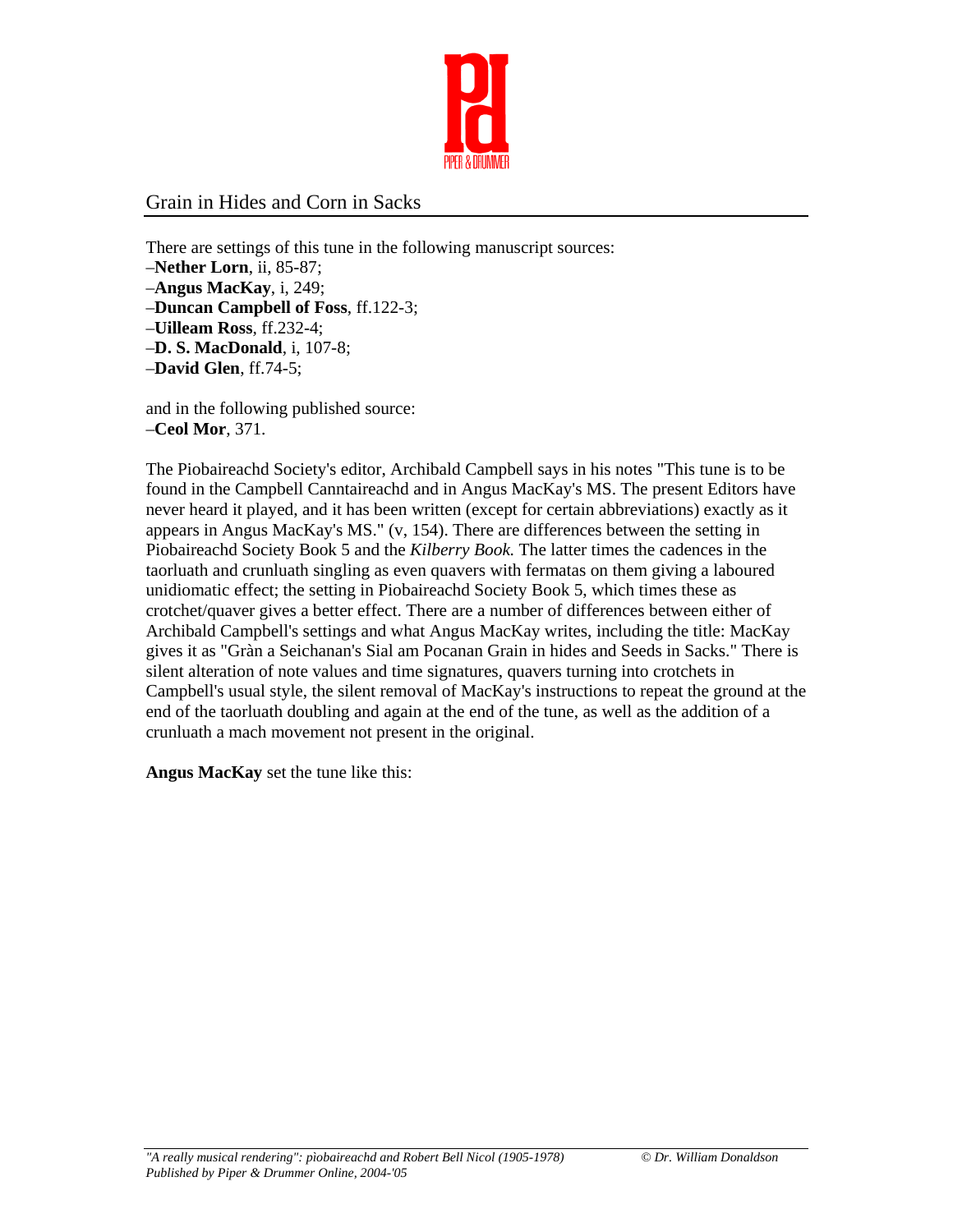

Gran a Seichan v's Sial air Poc Grain in hides and deed.  $249$  $0.6.$  $Q. k.$ 

The reader will note the unusual crunluath movement on D, which gives a pleasing rocking effect. There is no crunluath a mach.

**Colin Mór Campbell** sets the tune like this: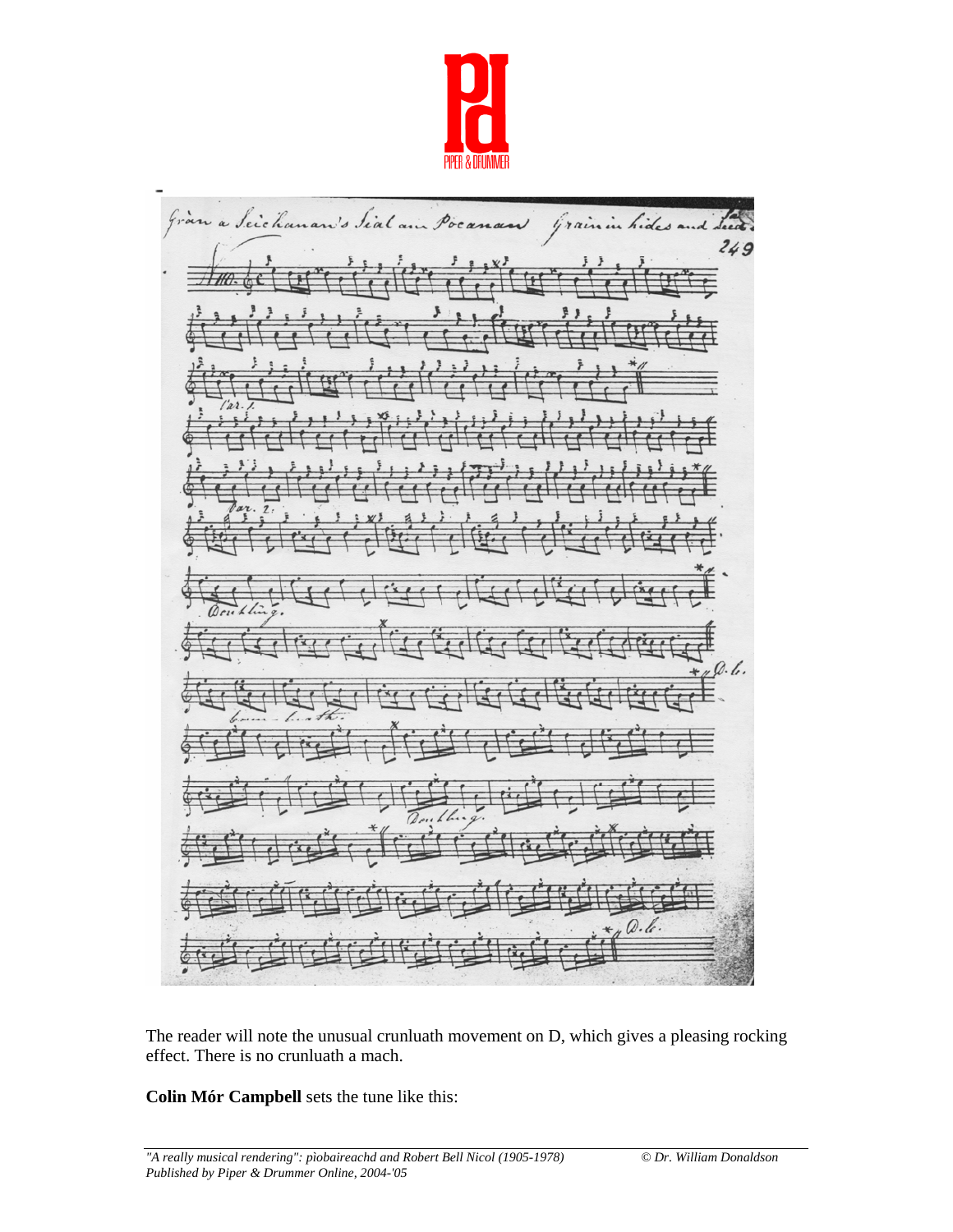

1st Hihararao haendan hiotraen hioendam hihararao cheendan hihararao haendan cheendan haendan hiotraen hioendam

 $2^d$  Hihararao cheendan hihararao haendan hiotraen hioendam hihararao haendan cheendan haendan hiotraen hioendam

 $3<sup>d</sup>$  Hihararao cheendan hihararao haendan cheendan cheendan haendan haendan [cheendan haendan] hiodreaen hioendam

D 1<sup>st</sup> Hihararao haendan hiotraen hioendam hihararao Iedreo hihararao haendan Iedreo hihararao diliaen hioendam

 $2^d$  Hihararao Iedreo hihararao haendan hiotraen hioendam hihararao haendan Iedreo hihararao diliaen hioendam

 $3<sup>d</sup>$ Hihararao Iedreo hihararao haendan Iedreo hihararao diliaen hioendam

## D ffirst Motion

1<sup>st</sup> Haendan haendan hioenda hioendam haendan cheendan haendan cheendan cheendan haendan hioenda hioendam

 $2^d$  Haendan cheendan haendan haendan hioenda hioendam haendan haendan cheendan haendan hioenda hioendam

3d Haendan cheendan haendan haendan cheendan haendan hioenda hioendam

S<br>1<sup>st</sup> Hadarid haen hiodarid hioem hadarid 1st Hadarid haen hiodarid hioem hadarid chedarid hadarid haen chedarid hadarid hiodarid hioem

 $2^d$  Hadarid chedarid hadarid haen hiodarid hioem hadarid haen chedarid hadarid hiodarid hioem

 $3^d$ Hadarid chedarid hadarid haen chedarid hadarid hiodarid hioem

D 1<sup>st</sup> Hadarid hadarid hiodarid hiobabem hadarid chedarid hadarid chedarid hadarid hiodarid hiobabem

 $2^d$  Hadarid chedarid hadarid hadarid hiodarid hiobabem hadarid hadarid chedarid hadarid hiodarid hiobabem

 $3<sup>d</sup>$ Hadarid chedarid hadarid hadarid chedarid hadarid hiodarid hiobabem

S<br>1<sup>st</sup> Habandre haen hiobandre hioem haba Habandre haen hiobandre hioem habandre chebandre habandre haen chebandre habandre hiobandre hioem

 $2^d$  Habandre chebandre habandre haen hiobandre hioem habandre haen chebandre habandre hiobandre hioem

3d Habandre chebandre habandre haen chebandre habandre hiobandre hioem

D 1<sup>st</sup> Habandre habandre hiobandre hiobamdre habandre chebandre habandre habandre chebandre habandre hiobandre hiobamdre

 $2^d$  Habandre chebandre habandre habandre hiobandre hiobamdre habandre habandre chebandre habandre hiobandre hiobamdre

 $3^d$ Habandre chebandre habandre habandre chebandre habandre hiobandre hiobamdre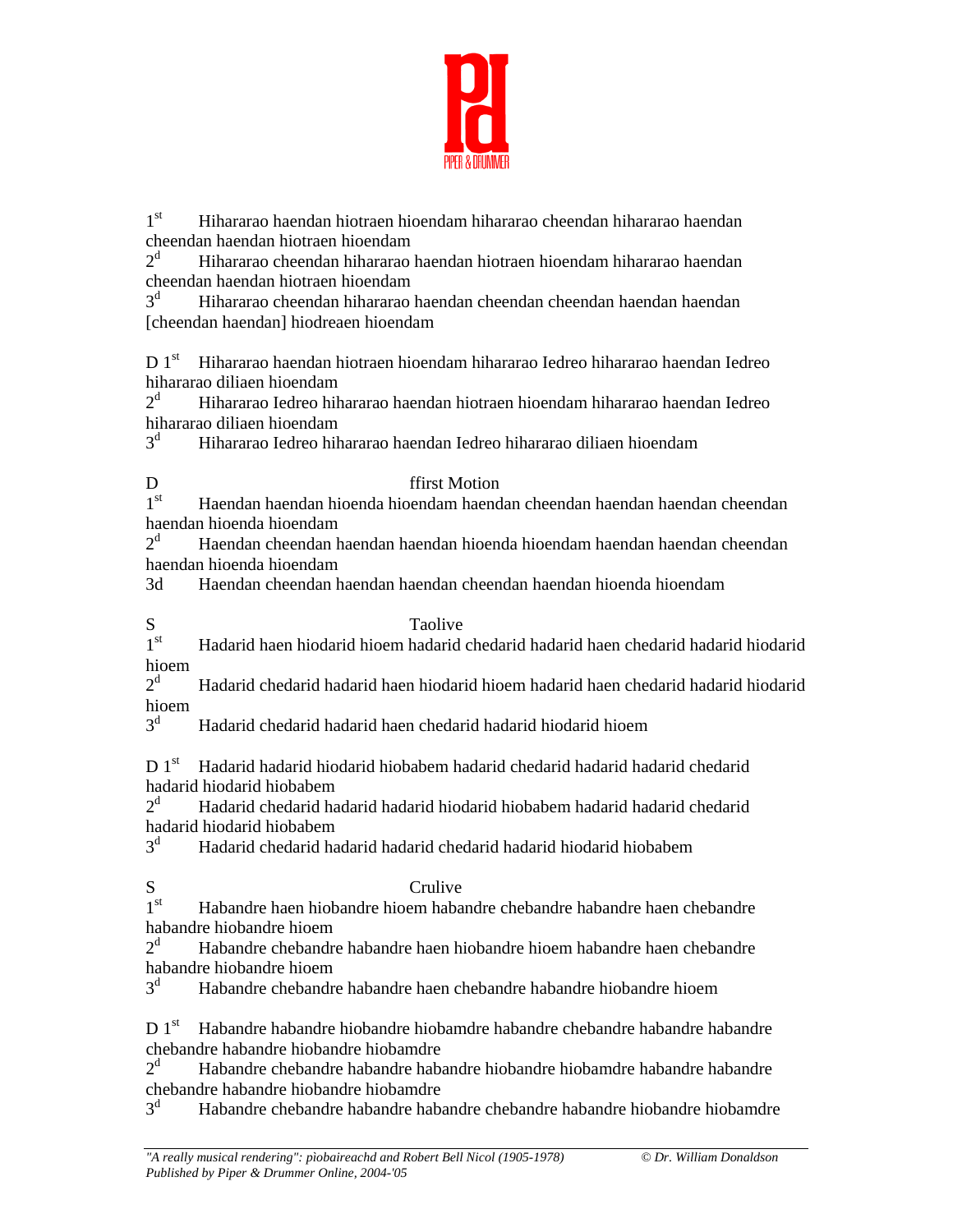

The reader will note the interestingly elaborated third line in the ground, unless the bracketed syllables are possibly redundant, and the presence of a thumb variation absent in MacKay. The Nether Lorn setting might imply something along the following lines:



The tune is developed through to an orthodox crunluath "duinte" singling and doubling. There is no crunluath a mach.

**Duncan Campbell of Foss's** score is the earliest source for the title "Grain in Hides and Corn in Sacks." It is otherwise very similar to MacKay's except that he plays the crunluath variation in orthodox form and does not direct that the ground be repeated after the taorluath doubling. There is no crunluath a mach. Duncan Campbell's score is not reproduced here.

**Uilleam Ross** also has the "Grain in Hides and Corn in Sacks" title. The main feature of this interesting score is that it does not have a taorluath, but instead a second variation singling and doubling as follows: